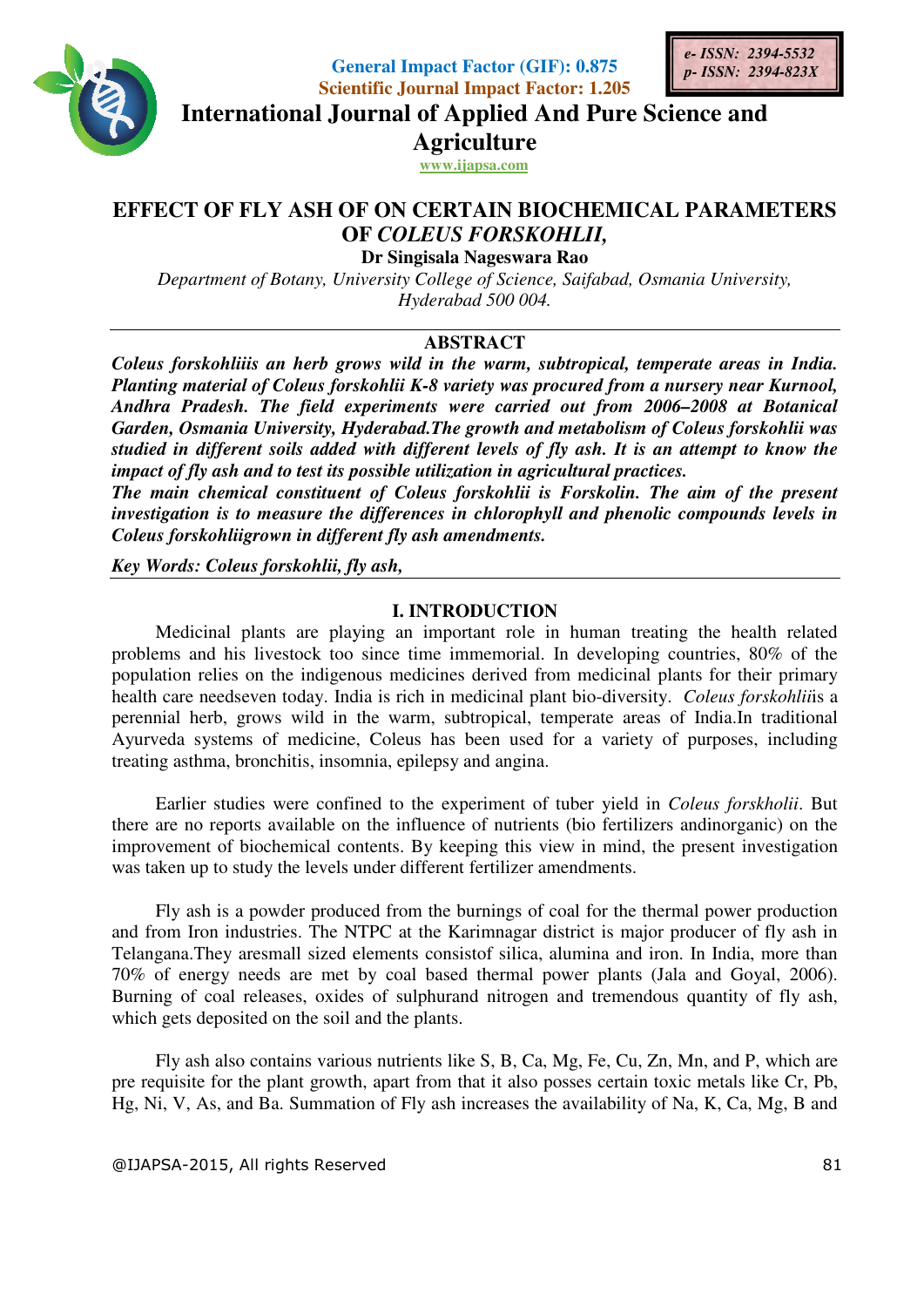other nutrients (*Basu et al.,* 2009). It neutralizes the acidic nature of the soil apart from increasing the nutrient availability (Kunta *et al.,* 2004).

Phenolic are intermediate compounds produced in metabolic activities, on the other hand they also exhibitcertain potential applications in the treatment of certain diseases.Phenolic and chlorophyll content of plants depend on the soil  $P<sup>H</sup>$  and nutrients. It can be treated as a marker to assess the soil quality (Ramana *et al.,* 2001). Fly ash can also be used as nutrient supplementing compounds instead of chemical fertilizers in agriculture practices.

Sarangi *et al*., (1998) reported the effect of fly ash on soil metabolic activities. Thetwar *et al*., (2007) have reported the impact of fly ash and plant hormones on soilmetabolic activities. Similarly wide variation formorphological and yield parameters among the genotypesof *C. forskohlii* was reported by several workers (Mukherjee et al., Patil et al., 2001).Plant grown in fly ash treated soils exhibited profusedvegetative growth (Reddy NS et al., 2001).

*C. forskohlii* has long beencultivated in India. The main chemical constituent of *Coleus forskohlii* is Forskolin.In traditional Ayurveda systems of medicine, *Coleus* has been used for a variety of purposes, like treating asthma, bronchitis, insomnia, epilepsy and angina. It is also used intreatment of psoriasis. The roots are also used in treatment of worms. The plant is also used for veterinary purposes.

The present work is planned to study the effect of increasing amounts of fly ash on plant chlorophyll content and phenolic compounds.

## **II. EXPERIMENTAL PROCEDURE**

#### **Materials**

The field experiments were carried out from 2006 – 2008 at Botanical Garden, Osmania University, Hyderabad. Planting material of *Coleus forskohlii* K-8 variety was procured from a nursery near Kurnool, Andhra Pradesh.

Soil fields of 5 X 5 (Meter) separated by distance are prepared. The humidity, soil micro and macro contents, organic composition and the availability of light in all three fields are made equal to avoid variation. The plot of soil without Fly ash is the control. 5% and10% fly ash amended soils are prepared with 100 litter solution of 5% fly 10 % ash per week.

#### **Chlorophyll Estimation**

Chlorophylls are the essential for photosynthesis present in the plastid, chloroplasts as green pigments in all photo synthetic plant tissues. The Chlorophyll pigments were estimated according to the procedure of Arnon (1949).The contents of Chlorophyll a, chlorophyll b, and total chlorophylls were calculated using the following formulae:

Chlorophyll a =  $[(12.7 \times OD 663) - (2.69 \times OD 645)] \times V/1000 \times W$ .

Chlorophyll b =  $[(22.9 \times OD 645) - (4.68 \times OD 663)] \times V/1000 \times W$ .

Total Chlorophylls =  $[(8.02 \times OD 663) - (20.2 \times OD 645)] \times V/1000 \times W$ .

Phenols are aromatic compounds with hydroxyl groups are extensive in plant kingdom. They occur in all parts of the plants.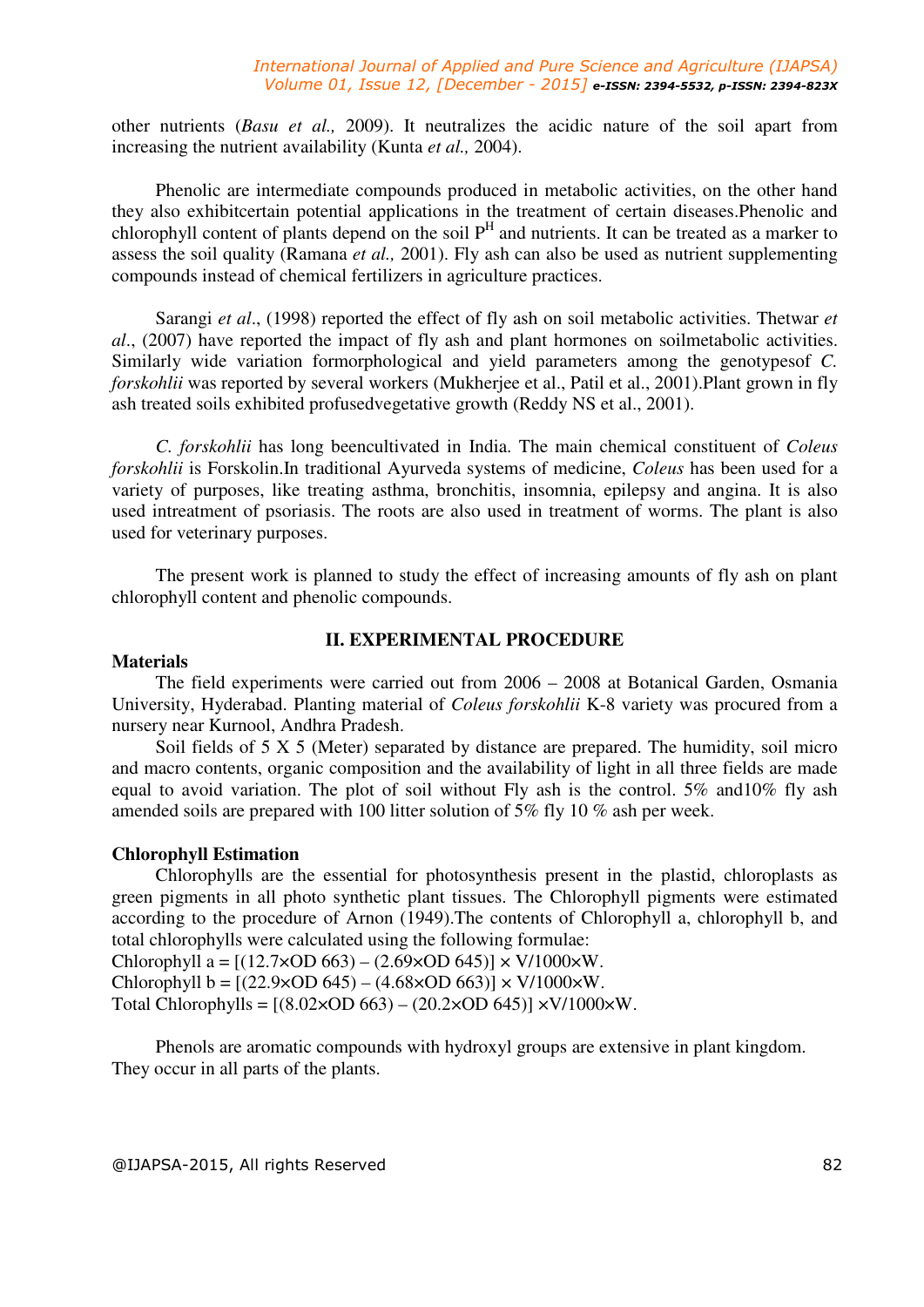#### *International Journal of Applied and Pure Science and Agriculture (IJAPSA) Volume 01, Issue 12, [December - 2015] e-ISSN: 2394-5532, p-ISSN: 2394-823X*

They are estimated by using folin –ciocalteus reagent, the concentration of phenolics was read (mg/ml), the content of phenolics in the extracts was expressed in terms of gallic acid equivalent (mg of GAE/g of extract).

| <b>SNO</b> | Sample                           | chlorophyll.a<br>mg/g | chlorophyll.b<br>mg/g | Total<br>chlorophyll.<br>mg/g | phenolic<br>compounds<br>mg/GAE/gm |
|------------|----------------------------------|-----------------------|-----------------------|-------------------------------|------------------------------------|
|            | control (grown on<br>plain soil) | 2.17                  | 2.76                  | 4.93                          | 1.6                                |
|            | plants grown on $5\%$<br>ash     | 2.48                  | 2.96                  | 5.14                          | 2.1                                |
|            | plants grown on 10%<br>ash       | 2.56                  | 3.10                  | .566                          | 2.65                               |

# **III. RESULTS AND DISCUSSION**

The data obtained was presented in the table.no.1

The chlorophyll content of a plant isdepends on the total area of plant and itis a growth parameter of plant.Fly ash contains severalnutrients including S, B, Ca, Mg, Fe, Cu,Zn, Mn, and P, which are beneficial forplant growth. The soil enrichment is because offly ash. It contributesto higher pH (Devarajan *et al.*, 1994). plants take up nitrogen inthe form of nitrate (NO<sub>3</sub>) they move through the roots and lesser content of nitrate in 5% and 10% flyash containing soils may be due to morehydraulic absorption because of higherwater holding capacity in the fly ashamended soil (Schwartzand and Larenzo,2001).

 Fly ash increases water holding capacity anddecreases porosity.It facilitates the absorption of nutrientsas andincreases the photosynthetic activity. Similarfindings have been reported by (Thetwar,2007). It was found thathigher chlorophyll a andb and higher phenolic compoundsconcentration in *Coleus forskohlii* grown in fly ash containing soil.

The higher chlorophyll in fly ashcontaining soil is due to the presence ofhigh N, K and Mg which are present in flyash resulting in higher content ofchlorophyll a (Rai *et al.,* 2002). The highercontent of chlorophyll b in fly ashcontaining fields is due to higher P contentin fly ash amended soil (Canjura *et al.,*1991).It is amix of macronutrients such as nitrate,phosphate and potassium andmicronutrients like Mg, S, Bo, Fe, Mnand Zn come from the fly ash.

#### **IV. ACKNOWLEDGEMENTS**

The author acknowledges the support of NATIONAL MEDICINAL PLANT BOARD (NMPB) -NEW DELHI FOR FINANCIAL ASSISTANCE.

## **BIBLIOGRAPHY**

- [1] Basu, M., M. Pande, P.B.S. Bhadoria andMahapatra, S. C. 2009. Potential flyashutilization in agriculture: A globalreview. Progre. Nat. Sci. (19): 1173-1186.
- [2] Canjura, F. L., S.J. Schwatz and Nunes, R.V. 1991. Degradation Kinetics of
- [3] Chlorophylls and chlorophyllides. J.Food Sci. (56): 1639-1643.